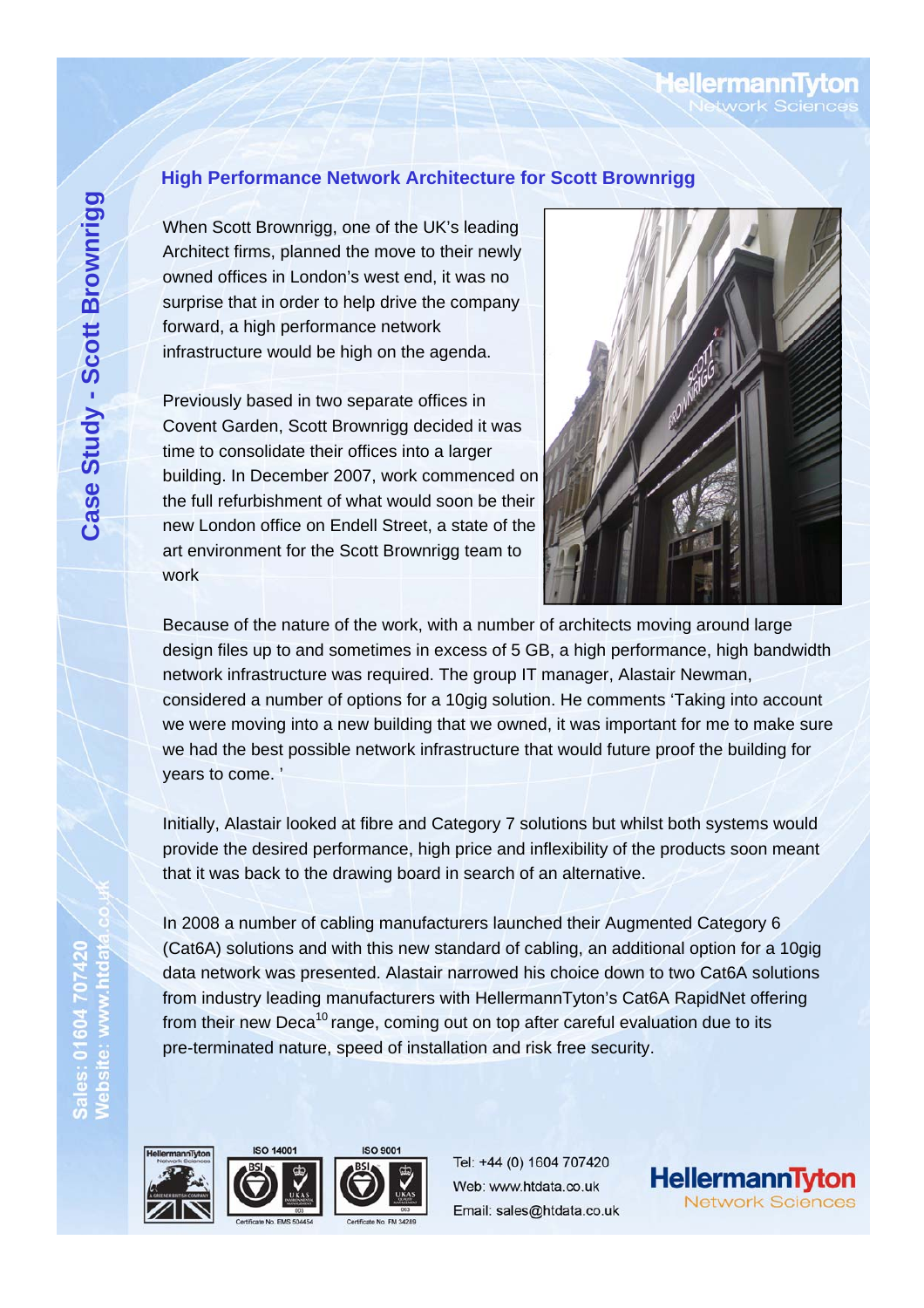RapidNet is HellermannTyton's pre-terminated, end-to-end, cassette based solution which removes the need for difficult and time consuming on-site terminations. The RapidNet system also helps to eliminate the margin of error. The looms are pre-terminated and pre-tested at HellermannTyton's manufacturing facility in Northampton. This not only guarantees quality and performance but dramatically reduces installation times by up to 85%.

Alastair had been impressed by HellermannTyton's RapidNet solution from a previous project at their Cardiff office. He recalls 'We had a Cat6 RapidNet system installed at our Cardiff office by ICS (The same installation company as the Endell Street project) and it was installed within 1 or 2 days rather than a week for a traditional solution'.

Alastair adds 'Having already seen the RapidNet system, as soon as the Cat6A version was presented to me by Lee (Lee Hamill, Managing Director of ICS and Project Manager for this project) I knew that the HellermannTyton product would deliver the network I set out to achieve'.

ICS Ltd based in Guildford is a vendor independent company who specialise in innovative infrastructure service solutions, consultancy and project management. ICS worked closely with Alastair as well as the main contractors working on the building refurbishment in order to establish what would be the best system to implement, taking into account a host of factors. Lee Hamill, ICS managing director comments 'It was understood that the system to be deployed needed to be one that could be installed at speed with minimal disruption to the overall construction project, but ultimately needed to work with no complications on the final re-location weekend'

With this in mind, Lee Hamill found it easy to specify the Cat6A RapidNet solution from HellermannTyton. Lee adds 'With timescales being so tight and targets moving daily, we decided RapidNet was the best solution. Being standards compliant, a proven quality cabling system, and more importantly, one which could be installed within the demanding project schedule, RapidNet met all the needs for the installer, main contractor and end user.'

The RapidNet system installed was a cassette to cassette system where the cassette on one end of the Cat6A pre-terminated 6-way loom clipped into the patch panel the cassette on the other end was secured to the underside of one desk, providing connectivity to two additional desks or work stations. From the cassette under the desk, high visibility patch leads were used to connect to desktop computers and telephones.



Sales: 01604 707420<br>Website: www.htdat





Tel: +44 (0) 1604 707420 Web: www.htdata.co.uk Email: sales@htdata.co.uk



**HellermannTytor**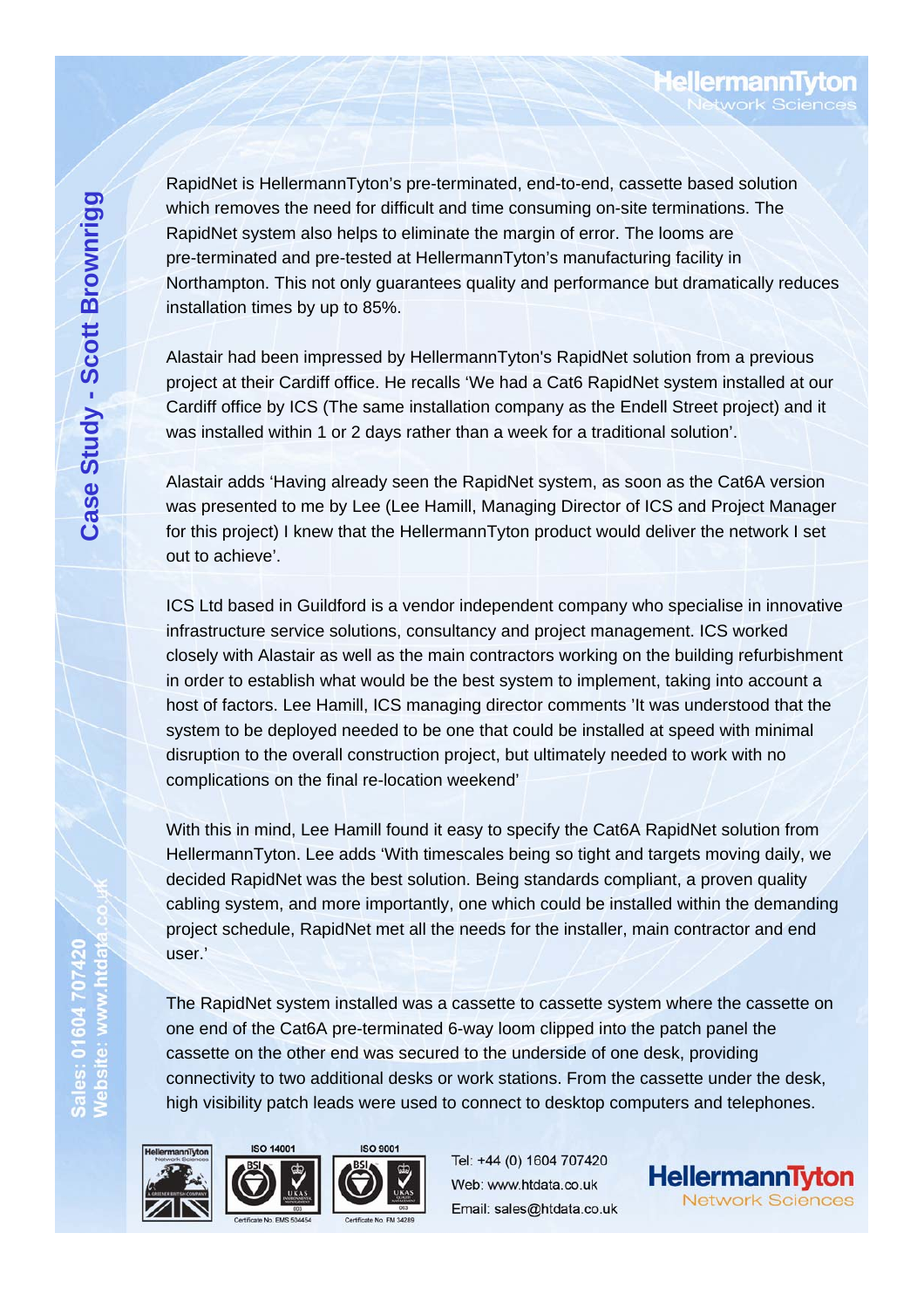The Scott Brownrigg project was a 500 point, cabinet to desk, office installation for 110 employees. The 'go live' date when staff would start working at the Endell Street office was 8<sup>th</sup> September 2008. With over-running of the internal building work, the window for the network installation started to slip. However, with ICS's knowledge and experience of installing the RapidNet solution, it meant that there was still time for the infrastructure to go in without negatively impacting on his 'go live' deadline. Alastair comments 'There was a lot of structural work undertaken, the refurbishment was a complete fit out with the inside being totally gutted. Using RapidNet guaranteed a much quicker install and gave us a time buffer for any unforeseen delays'.

When deciding which system to install, flexibility of the RapidNet solution was another key reason that made it the front runner when specifying. Because of its 'plug and play' design, using RapidNet enables the relocation of panels and cassettes within your communications room or work station environment without having to carry out extensive re-termination work. By simply unclipping the cassettes, moving the panels and then clipping the cassette back into the relocated patch panel or under floor position. Alastair adds 'I was looking for a modular system and RapidNet ticked all the boxes. It gives me the flexibility at both ends accommodating potential office moves and expansion. Our architects need to be flexible in their location as new assignments require different team members which means having to be totally flexible in the work area something which RapidNet provides.'.

The Endell Street project was a milestone for Scott Brownrigg, ICS and HellermannTyton. This installation is HellermannTyton's first specified RapidNet Cat6A to the desk project in London since its launch in 2008. ICS are the first company to install HellermannTyton's Cat6A product in the City and Scott Brownrigg can boast a state of the art office with a high performance network infrastructure of the future.

David Gagel, HellermannTyton's sales and marketing director, comments 'This was a very important project for HellermannTyton. A lot of time and investment went into the development of our Cat6A offering to make sure it delivered the best possible performance and emerge as a market-leading product. With ICS's knowledge and experience of RapidNet and Scott Brownrigg's vision, the project was a success and is evidence of the benefits of a pre-terminated system'.



Sales: 01604 70742<br>Website: www.htda





**ISO 9001** 

Tel: +44 (0) 1604 707420 Web: www.htdata.co.uk Email: sales@htdata.co.uk



**MellermannT**